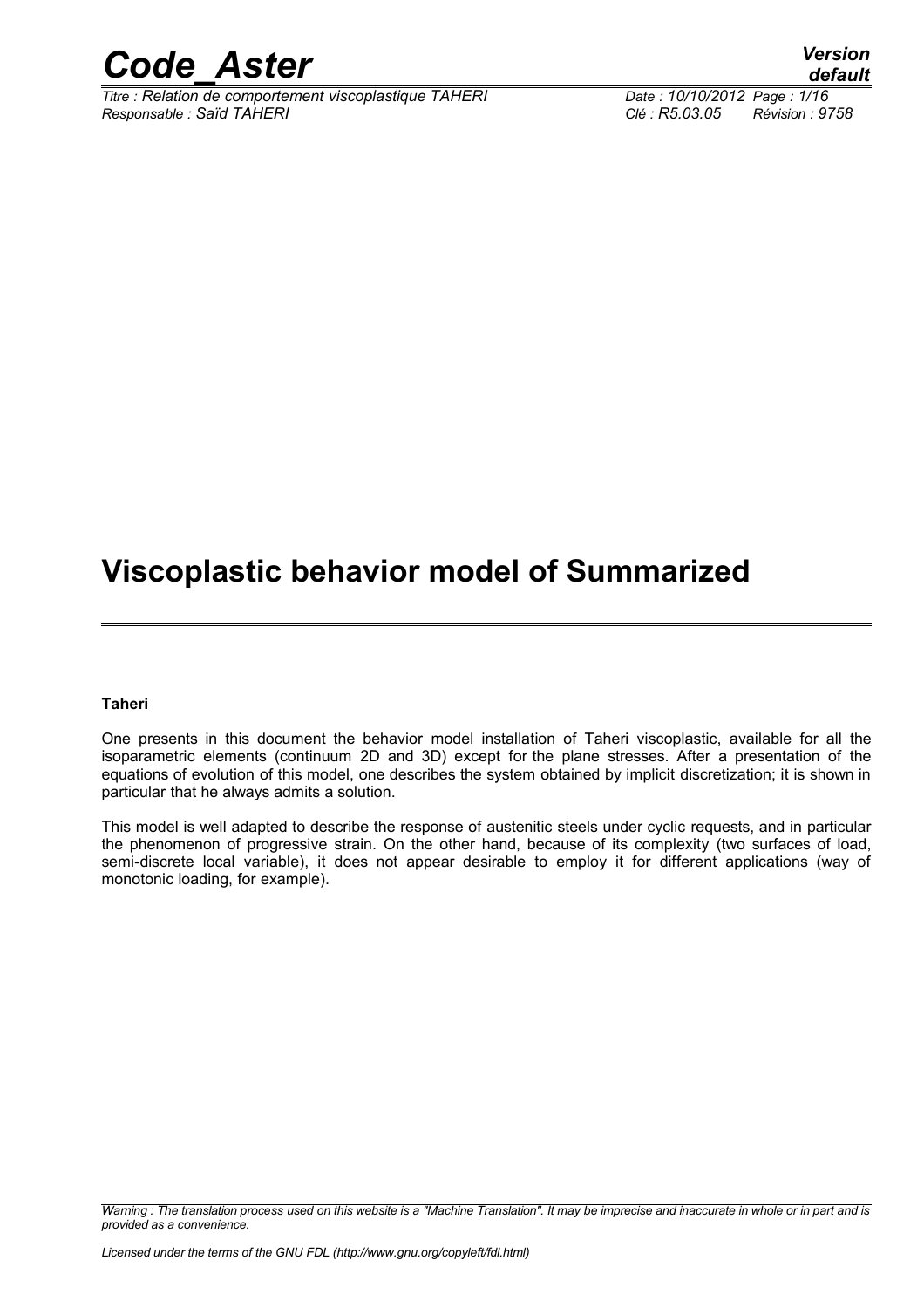*Titre : Relation de comportement viscoplastique TAHERI Date : 10/10/2012 Page : 2/16 Responsable : Saïd TAHERI Clé : R5.03.05 Révision : 9758*

## **Contents**

*Warning : The translation process used on this website is a "Machine Translation". It may be imprecise and inaccurate in whole or in part and is provided as a convenience.*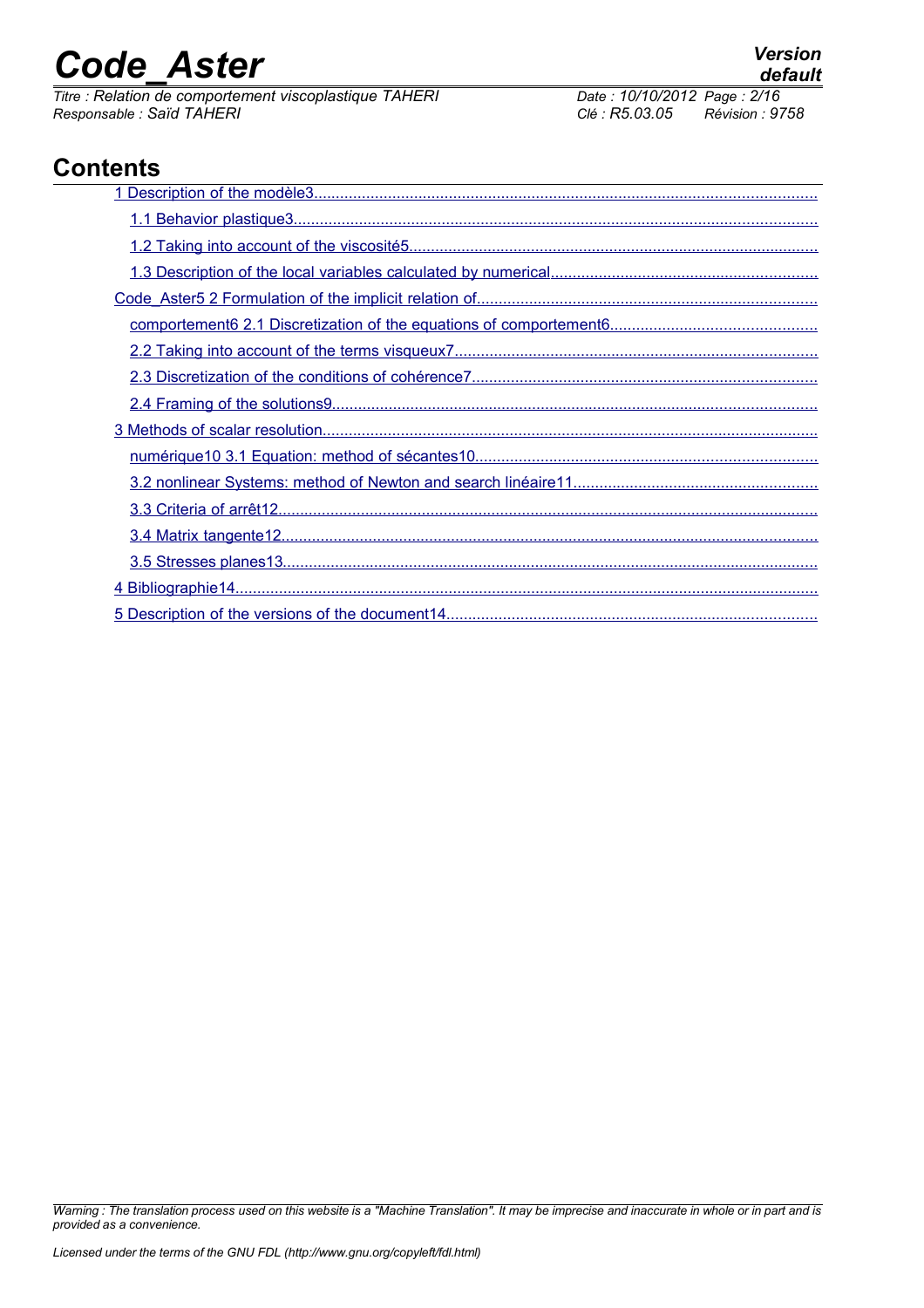*Titre : Relation de comportement viscoplastique TAHERI Date : 10/10/2012 Page : 3/16 Responsable : Saïd TAHERI Clé : R5.03.05 Révision : 9758*

*default*

## **1 Description of the model**

<span id="page-2-0"></span>the behavior model suggested by Taheri [bib5] makes it possible to describe the response of austenitic steels under cyclic requests: it is indeed well adapted to represent the phenomenon of progressive strain. Before stating the equations themselves, one can specify that this model differs from plasticity classical (criterion of von Mises with kinematic hardening and isotropic) by two characteristics, sources of difficulties in the numerical formulation. On the one hand, the evolution of the dissipative variables rests on two criteria of load instead of one: the first, classic, condition the appearance of plastic strain, the second makes it possible to keep a trace of the "maximum" hardening reached by the material to give an account of the phenomenon of ratchet. In addition, to represent the progressive strain satisfactorily, a semi-discrete local variable was introduced. Constant when the behavior is dissipative, it evolves only in the elastic mode of the material. Of original appearance, this model does not rest any less on physical bases, always exposed in Taheri [bib5]. It is accessible, in a viscoplastic wide version (necessary to describe the behavior under high temperatures), by the command STAT NON LINE under the key word RELATION : VISC TAHERI.

#### **1.1 Behavior plastic**

<span id="page-2-1"></span>a detailed description of the constitutive law is given in Taheri and al. [bib6]. Briefly, the state of the material is described by its strain state, its temperature like four local variables:

- $\mathbf{\varepsilon}$ strain tensor total
- *T* temperature
- *p* cumulated plastic strain
- $\mathbf{r}^p$ *p* plastic strain tensor
- $\sigma^p$ forced of peak, memory of tensor maximum
- $\boldsymbol{\varepsilon}_n^p$ hardening plastic strain with the last discharge (variable semi-discrete).

The equations of state which express the thermodynamic forces associated according to the variables with state write:

$$
\boldsymbol{\sigma} = K \operatorname{Tr} \left( \boldsymbol{\varepsilon} - \boldsymbol{\varepsilon}^{th} \right) \operatorname{Id} + 2 \, \mu \left( \tilde{\boldsymbol{\varepsilon}} - \boldsymbol{\varepsilon}^{p} \right) \qquad \qquad \boldsymbol{\varepsilon}^{th} = \alpha \big( T - T^{ref} \big) \operatorname{Id} \qquad \qquad \textbf{6q 1.1-1.1-11.1-1}
$$

$$
R = D\left[R^0 + \left(\frac{2}{3}\right)^a A\left(\varepsilon^p - \varepsilon_n^p\right)_{eq}^a\right] \qquad D = 1 - me^{-b p\left(1 - \frac{\sigma^p}{S}\right)}
$$
éq 1.1-1.1-21.1-2

$$
\mathbf{X} = \mathbf{C} \left[ S \, \boldsymbol{\varepsilon}^{\,p} - \sigma^{\,p} \, \boldsymbol{\varepsilon}^{\,p}_{n} \right] \qquad \qquad \mathbf{C} = C_{\infty} + C_{1} e^{-b \, p \left( 1 - \frac{\sigma^{\,p}}{S} \right)} \qquad \qquad \mathbf{6q \ 1.1 \text{-} 1.1 \text{-} 31.1 \text{-} 31.1 \text{-} 31.1 \text{-} 31.1 \text{-} 31.1 \text{-} 31.1 \text{-} 31.1 \text{-} 31.1 \text{-} 31.1 \text{-} 31.1 \text{-} 31.1 \text{-} 31.1 \text{-} 31.1 \text{-} 31.1 \text{-} 31.1 \text{-} 31.1 \text{-} 31.1 \text{-} 31.1 \text{-} 31.1 \text{-} 31.1 \text{-} 31.1 \text{-} 31.1 \text{-} 31.1 \text{-} 31.1 \text{-} 31.1 \text{-} 31.1 \text{-} 31.1 \text{-} 31.1 \text{-} 31.1 \text{-} 31.1 \text{-} 31.1 \text{-} 31.1 \text{-} 31.1 \text{-} 31.1 \text{-} 31.1 \text{-} 31.1 \text{-} 31.1 \text{-} 31.1 \text{-} 31.1 \text{-} 31.1 \text{-} 31.1 \text{-} 31.1 \text{-} 31.1 \text{-} 31.1 \text{-} 31.1 \text{-} 31.1 \text{-} 31.1 \text{-} 31.1 \text{-} 31.1 \text{-} 31.1 \text{-} 31.1 \text{-} 31.1 \text{-} 31.1 \text{-} 31.1 \text{-} 31.1 \text{-} 31.1 \text{-} 31.1 \text{-} 31.1 \text{-} 31.1 \text{-} 31.1 \text{-} 31.1 \text{-} 31.1 \text{-} 31.1 \text{-} 31.1 \text{-} 31.1 \text{-} 31.1 \text{-} 31.1 \text{-} 31.1 \text{-} 31.1 \text{-
$$

*Warning : The translation process used on this website is a "Machine Translation". It may be imprecise and inaccurate in whole or in part and is provided as a convenience.*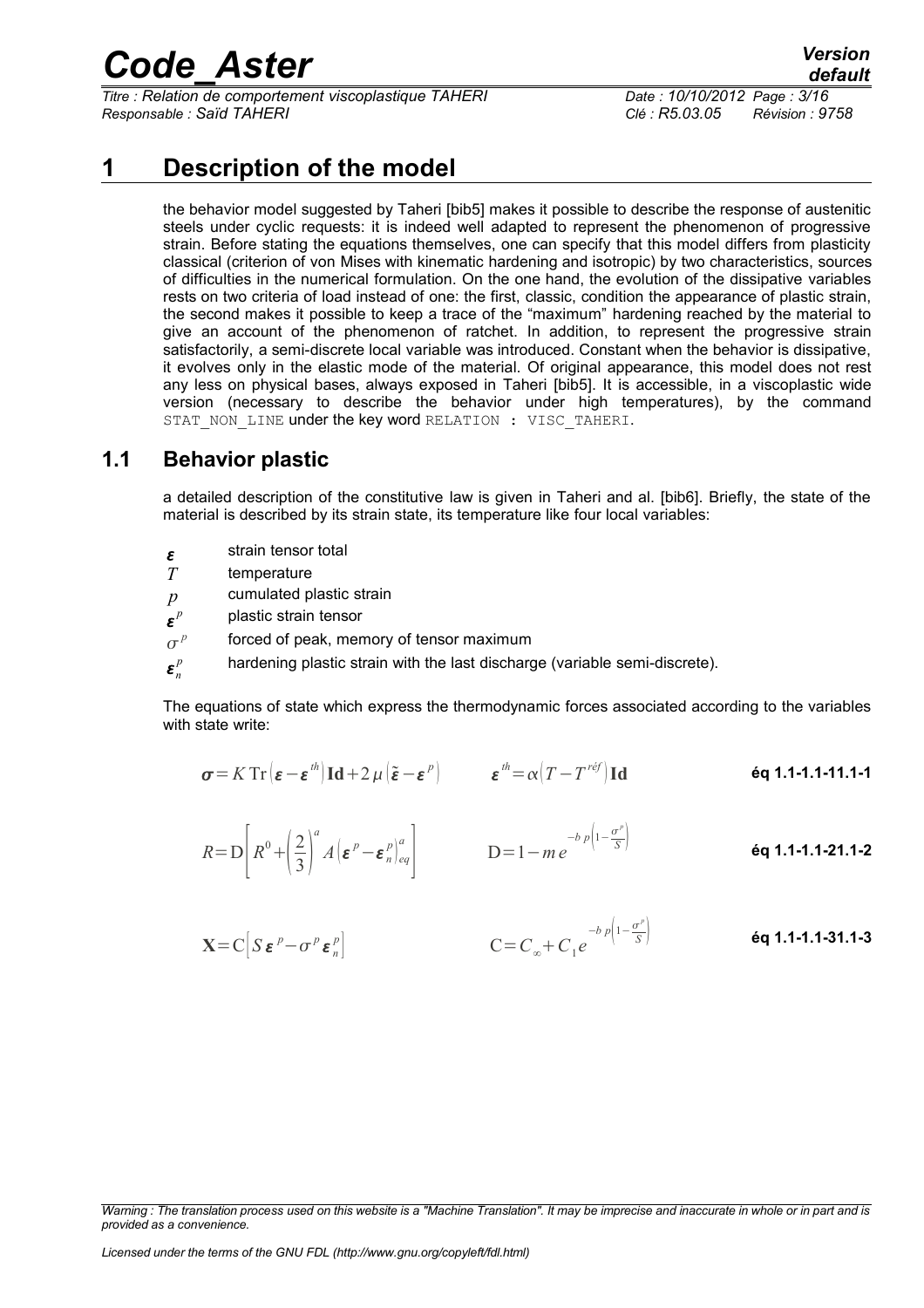| <b>Code Aster</b>                                                                   |                                               | <b>Version</b><br>default |
|-------------------------------------------------------------------------------------|-----------------------------------------------|---------------------------|
| Titre : Relation de comportement viscoplastique TAHERI<br>Responsable : Saïd TAHERI | Date: 10/10/2012 Page: 4/16<br>Clé : R5.03.05 | Révision : 9758           |

| ã                                        | deviatoric part of a variable $a$                  |
|------------------------------------------|----------------------------------------------------|
| $\boldsymbol{R}$                         | tensor of variable isotropic                       |
| $\mathbf X$                              | hardening of kinematic hardening                   |
| $K$ , $\mu$                              | moduli of compressibility and thermal              |
| $\alpha$                                 | shears coefficient of thermal expansion            |
| $T^{n\mathcal{G}}$                       | forced                                             |
| S                                        | reference temperature of ratchet                   |
| b, $R^0$ , A, a, m, $C_{\infty}$ , $C_1$ | other characteristics of hardening of the material |

Let us note that the elasticity moduli and the thermal coefficient of thermal expansion are indicated by user by the command DEFI\_MATERIAU, key word ELAS, while the characteristics of hardening are built-in by the key word TAHERI. These characteristics can depend on the temperature, by employing key words ELAS\_FO and TAHERI\_FO. Also let us specify that an example of identification of the characteristics of hardening on uniaxial situations is given in Geyer [bib2].

The evolution of the local variables is defined by two criteria. The first controls traditional with hardenings kinematics and isotropic plasticity compounds:

$$
F = (\tilde{\boldsymbol{\sigma}} - \mathbf{X})_{eq} - R \le 0 \text{ et } \boldsymbol{\sigma}^0 = \frac{\tilde{\boldsymbol{\sigma}} - \mathbf{X}}{|\tilde{\boldsymbol{\sigma}} - \mathbf{X}|_{eq}}
$$
\n
$$
(\cdot)_{eq}
$$
\nequivalent norm:  $\mathbf{a}_{eq} = \left(\frac{3}{2}\tilde{\mathbf{a}} : \tilde{\mathbf{a}}\right)^{\frac{1}{2}}$ \n
$$
F
$$
\n
$$
\mathbf{s}^0
$$
\nplasticity criterion external with the criterion  $F$ 

This criterion is matched classical condition of load/discharge:

$$
\begin{vmatrix}\n\sin F < 0 & \sin \sigma : s^0 \leq 0 & \dot{p} = 0 \\
\sin F = 0 & \cos^0 > 0 & \dot{p} \geq 0 & \text{tel que } \dot{F} = 0 \text{ (plasticité)}\n\end{vmatrix}
$$
\n
$$
\begin{vmatrix}\n\sin F < 0 & \sin \sigma : s^0 < 0 \\
\sin F < 0 & \dot{p} \geq 0 & \text{tel que } \dot{F} = 0 \text{ (plasticité)}\n\end{vmatrix}
$$

And the model of flow associated with the criterion  $\tilde{F}$  is:

$$
\dot{\epsilon}^p = \frac{3}{2} \dot{p} s^0
$$
 and thus  $\dot{p} = \frac{2}{3} \dot{\epsilon}_{eq}^p$  **1.1-1.1-61.1-6**

the second criterion controls the evolution of the stress of peak. Geometrically within the space of deviators of the stresses, it translates the fact that the first surface of load  $|F=0|$  , represented by a sphere of center  $\boldsymbol{X}$  and radius  $R$ , remains inside a sphere of center the origin and  $\sigma^p$ . He is written simply:

$$
G = X_{eq} + R - \sigma^p \le 0
$$
 \t\t\t\t**éq 1.1-1.1-71.1-7**

G criterion of maximum hardening

According to the preceding geometrical considerations, the evolution of the stress of peak is:

*Warning : The translation process used on this website is a "Machine Translation". It may be imprecise and inaccurate in whole or in part and is provided as a convenience.*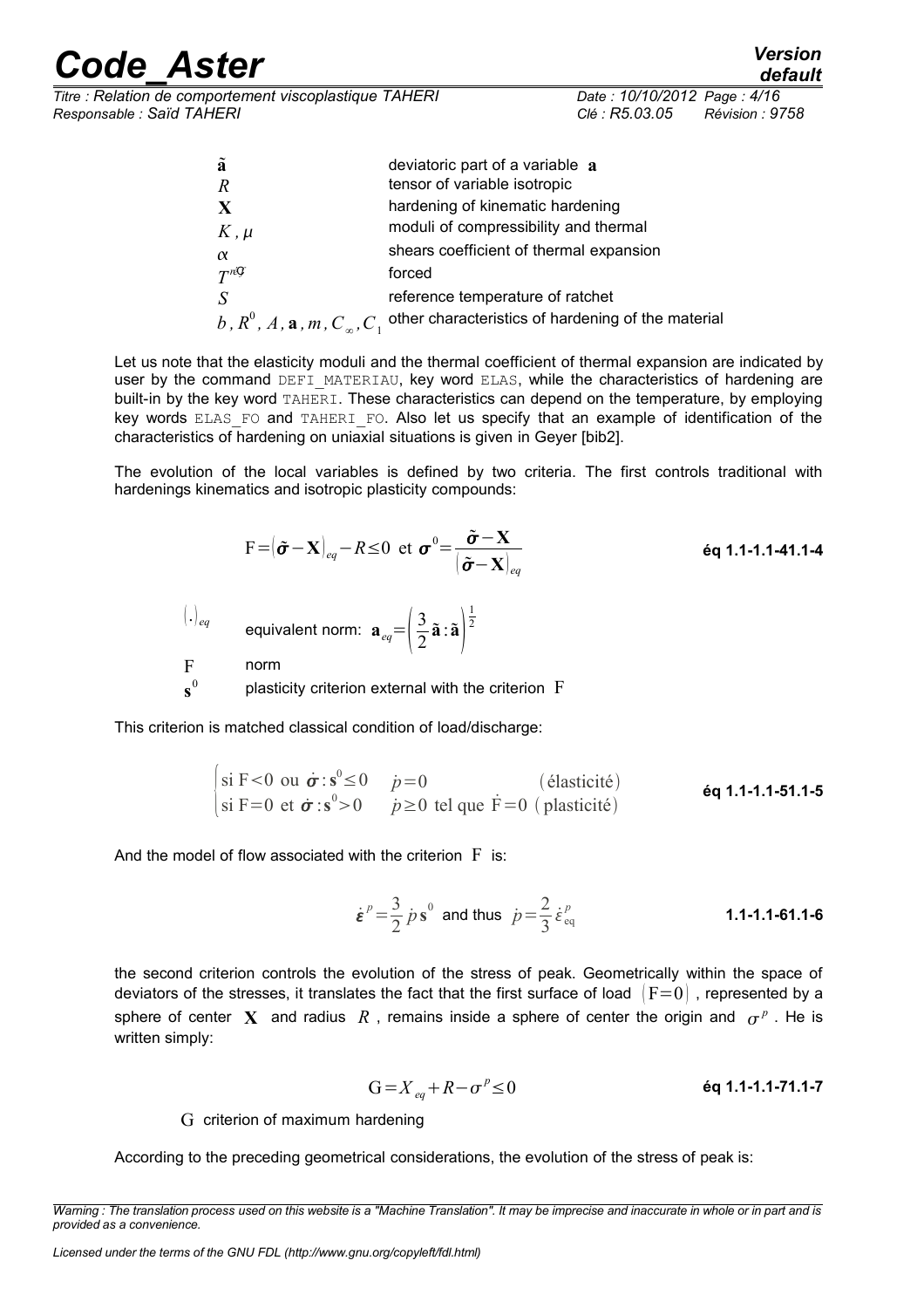*Titre : Relation de comportement viscoplastique TAHERI Date : 10/10/2012 Page : 5/16 Responsable : Saïd TAHERI Clé : R5.03.05 Révision : 9758*

$$
\begin{vmatrix}\n\sin G < 0 & \sin \dot{X}_{eq} + \dot{R} \le 0 & \dot{\sigma}^p = 0 \\
\sin G = 0 & \sin \dot{X}_{eq} + \dot{R} > 0 & \dot{\sigma}^p \ge 0\n\end{vmatrix}
$$
\n
$$
\text{Let } \dot{X}_{eq} + \dot{R} > 0 \quad \dot{\sigma}^p \ge 0 \text{ then } \dot{G} = 0
$$
\n
$$
\text{Let } \dot{X}_{eq} + \dot{R} > 0 \quad \dot{\sigma}^p \ge 0 \text{ then } \dot{G} = 0
$$

It should be noticed that in the natural state of the material, the stress of peak is not null but is worth the initial elastic limit, namely:

$$
\sigma^p(\text{initial}) = (1 - m) R^0
$$

Until now, we did not evoke the evolution of the semi-discrete local variable  $\bm{\varepsilon}_n^p$  . In fact, it evolves only in elastic mode. More exactly, this variable takes account of the plastic strain state during the last discharge; in other words, at the beginning of each discharge, this variable should take the value of the current plastic strain instantaneously. However, to preserve a continuous behavior, one regularizes the evolution of  $\boldsymbol{\varepsilon}_n^p$  in the following way:

In elastic mode:

$$
\dot{\boldsymbol{\varepsilon}}_n^p = \dot{\xi} \left( \boldsymbol{\varepsilon}_n^p - \boldsymbol{\varepsilon}^p \right) \begin{vmatrix} \text{si } \boldsymbol{\varepsilon}_n^p = \boldsymbol{\varepsilon}^p & \dot{\xi} = 0 & \text{(elastic ité classique)}\\ \text{si } \boldsymbol{\varepsilon}_n^p \geq \boldsymbol{\varepsilon}^p & \dot{\xi} \leq 0 \text{ to } \dot{F} = 0 & \text{(pseudo-décharge)} \end{vmatrix} \quad \text{\'eq 1.1-1.1-91.1-9}
$$

In plastic mode:

$$
\dot{\boldsymbol{\varepsilon}}_n^p=0
$$

The behavior is thus completely given. Before passing to the introduction of viscosity, the observation of two surfaces of load calls an important remark. One could think that surface  $G=0$  is actually activated only in plastic mode. In practice, it of it is nothing. One can for example quote the case of a thermal loading: a cooling involves (generally) a thermal expansion of the surface of load  $F=0$ , so that the stress of peak is brought to evolve to preserve  $G\leq 0$  , and this same in elastic mode.

#### **1.2 Taken into account of viscosity**

<span id="page-4-0"></span>to model the behavior of the stainless steels under cyclic loading when the temperature is about 550*°C* , it is not possible any more to neglect the terms of creep. To give an account of these effects of viscosity while preserving the properties of the preceding model, a simple method consists in making viscous the evolution of the plastic strain. In other words, viscosity intervenes only in plastic mode: no direct influence on the semi-discrete local variable nor on the surface of load  $G=0$ . For that, while following Lemaitre and Chaboche [bib3], one replaces the condition of coherence [éq 1.1-5] by:

$$
p = \left(\frac{\langle F \rangle}{K p^{1/M}}\right)^N
$$
éq 1.2-1.2-11.2-1

 $\langle F \rangle$  positive part of F (hooks of Macauley)<br>  $K$  N M characteristic of viscosity of the materi *K , N , M* characteristic of viscosity of the material

the characteristics of viscosity of the material are indicated in command DEFI\_MATERIAU, is by the key word LEMAITRE if they do not depend on the temperature, that is to say by the key word LEMAITRE FO in the contrary case. In the absence of one of these key words, the behavior is supposed plastic.

*Warning : The translation process used on this website is a "Machine Translation". It may be imprecise and inaccurate in whole or in part and is provided as a convenience.*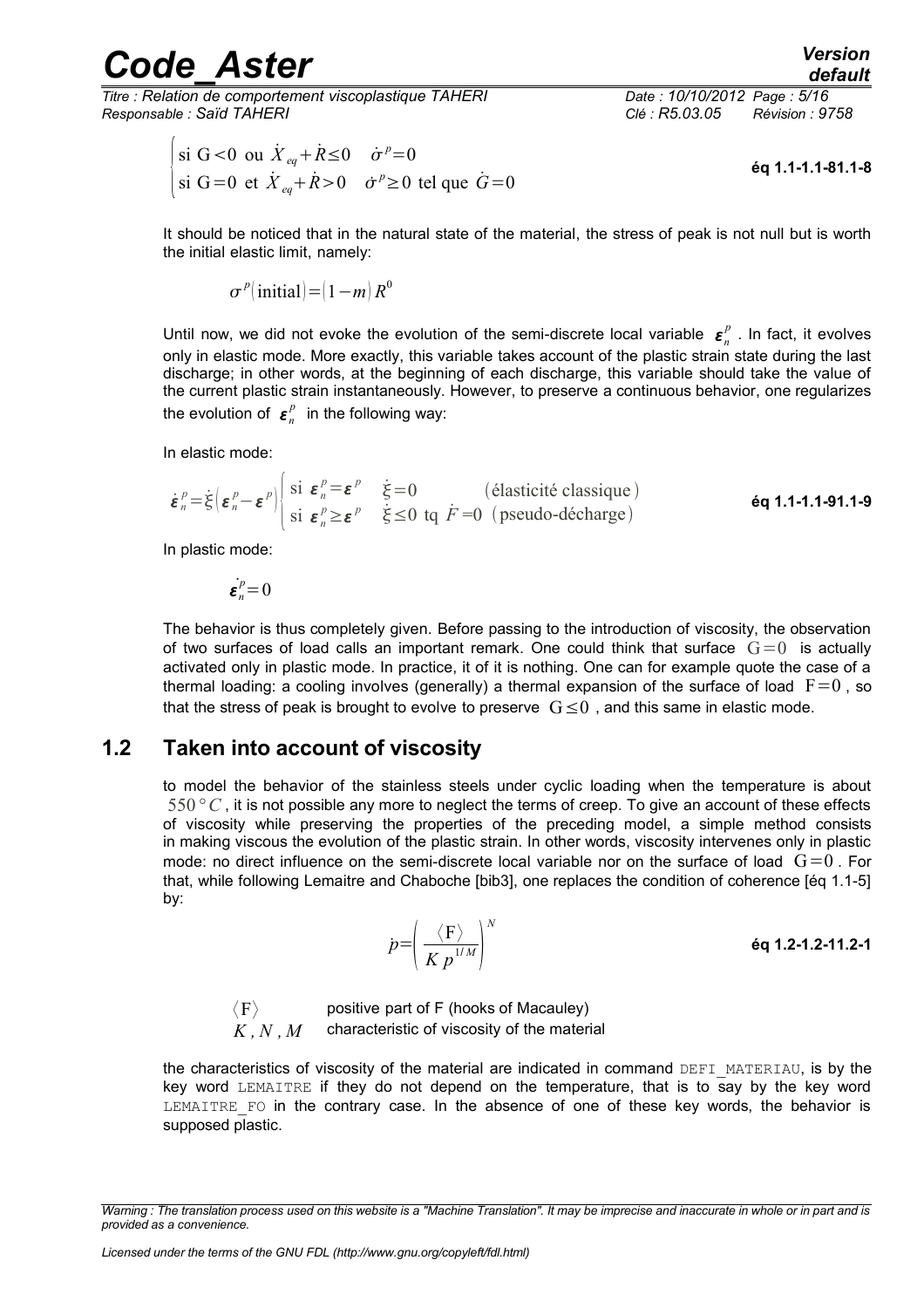*Titre : Relation de comportement viscoplastique TAHERI Date : 10/10/2012 Page : 6/16 Responsable : Saïd TAHERI Clé : R5.03.05 Révision : 9758*

*default*

Unchanged all the other equations of the model are left. It will be seen that such an introduction of viscosity involves only minor modifications of the implicit algorithm of integration of the constitutive law.

### **1.3 Description of the local variables calculated by** *Code\_Aster*

<span id="page-5-2"></span>the local variables calculated by *Code\_Aster* are 9. They are arranged in the following order:

| 1<br>2     | p<br>$\sigma^p$                | cumulated plastic strain<br>stress of peak                                                              |
|------------|--------------------------------|---------------------------------------------------------------------------------------------------------|
| $3$ to $8$ | $\boldsymbol{\varepsilon}_n^p$ | plastic strain tensor with the last discharge                                                           |
| 9          | $\chi$                         | (arranged in the order $xx$ $yy$ $zz$ $xy$ $xz$ , $yz$ )<br>discharge/loadmeter (cf [§2.3])             |
|            |                                | 0 elastic discharge<br>1 classical plastic load<br>2 plastic load on two surfaces<br>3 pseudo-discharge |

As for the tensor of the viscoplastic strains, it is not arranged among the local variables but can be calculated in postprocessing via command CALC\_CHAMP, options "EPSP\_ELGA" or "EPSP\_ELNO", (cf [U4.61.02]).

## **2 Numerical formulation of the behavior model**

<span id="page-5-1"></span>In order to be able to treat in the same frame plasticity and viscoplasticity, one chooses to carry out an implicit discretization of the behavior models, (cf [R5-03-02]). Let us note moreover that an explicit procedure of integration is delicate for two reasons: on the one hand, the processing of the semidiscrete variable is necessarily implicit and can lead to numerical oscillations (one pseudo - discharge, therefore one solves  $F=0$ , and as a result, F can be (very weak but) higher than zero, from where load with the step following instead of continuing the discharge), and on the other hand, the equation [éq 1.1-2] is not differentiable when  $\boldsymbol{\varepsilon}^p = \boldsymbol{\varepsilon}^p_n$ 

#### **2.1 implicit Discretization of the equations of behavior**

<span id="page-5-0"></span>Henceforth, one adopts the convention of following notation. If *u* a quantity indicates, then:

- *u* − quantity *u* at the beginning of time step
- $\Delta u$  the increment of the quantity *u* during time step
- *u* the quantity *u* at the end of the step of time (not of exhibitor  $+$ )

Let us start by introducing the elastic stress, i.e. the stress in the absence of increment of plastic strain. One can notice besides that only the term deviatoric cheek a role in the nonlinear part of the behavior:

$$
\boldsymbol{\sigma}^{e} = K \operatorname{tr} (\boldsymbol{\varepsilon} - \boldsymbol{\varepsilon}^{\text{th}}) \operatorname{Id} + 2 \mu (\boldsymbol{\tilde{\varepsilon}} - \boldsymbol{\varepsilon}^{p}) \operatorname{et} \tilde{\boldsymbol{\sigma}} = \tilde{\boldsymbol{\sigma}}^{e} - 2 \mu \Delta \boldsymbol{\varepsilon}^{p}
$$

By taking account as of equations of state [éq 1.1-1] and [éq 1.1-3] and of the flow model [éq 1.1-6], one a:

$$
\mathbf{s} \stackrel{d\mathcal{F}}{=} \tilde{\boldsymbol{\sigma}} - \mathbf{X} = \tilde{\boldsymbol{\sigma}}^e - C \Big( S \, \boldsymbol{\varepsilon}^{p^-} - \sigma^p \, \boldsymbol{\varepsilon}^p_n \Big) - \frac{3}{2} \Big( 2 \, \mu + C \, S \Big) \, \Delta \, p \, \mathbf{s}^0
$$
éq 2.1-2.1-22.1-2

*Warning : The translation process used on this website is a "Machine Translation". It may be imprecise and inaccurate in whole or in part and is provided as a convenience.*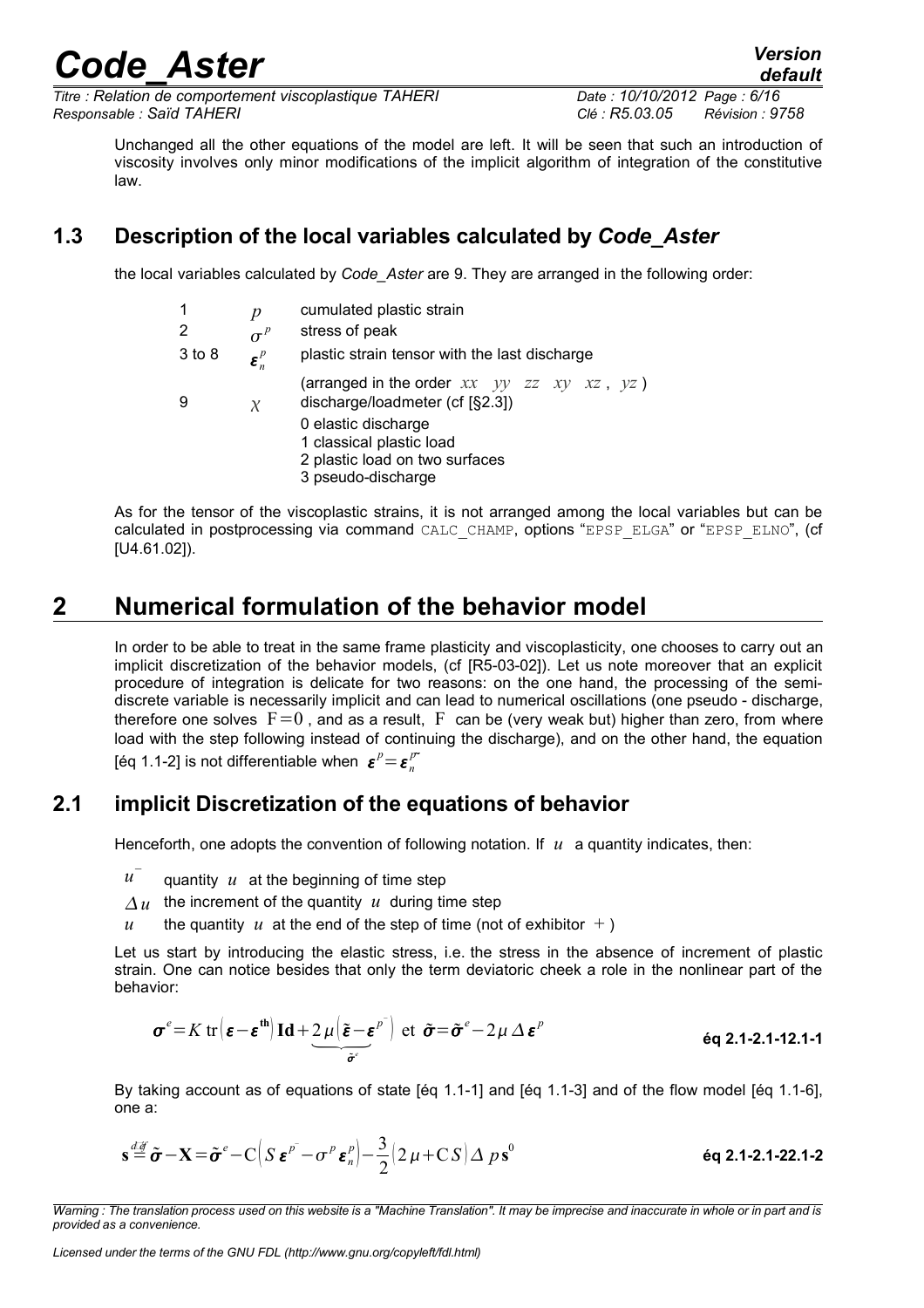*Titre : Relation de comportement viscoplastique TAHERI Date : 10/10/2012 Page : 7/16 Responsable : Saïd TAHERI Clé : R5.03.05 Révision : 9758*

By noting that 
$$
\mathbf{s}^0
$$
 other than **s** is not normalized, one from of deduced immediately:  
\n
$$
\left[ s_{eq} + \frac{3}{2} \left( 2 \mu + C S \right) \Delta p \right] \mathbf{s}^0 = \underbrace{\tilde{\sigma}^e - C \left( S \, \boldsymbol{\varepsilon}^{p-} - \sigma^p \, \boldsymbol{\varepsilon}_n^p \right)}_{\mathbf{s}^e} \qquad \text{Eq 2.1-2.1-32.1-3}
$$

Consequently, **s** is entirely determined by:

$$
\mathbf{s} = s_{eq} \mathbf{s}^0 \text{ avec } \mathbf{s}^0 = \frac{\mathbf{s}^e}{s_{eq}^e} \text{ et } s_{eq} = s_{eq}^e - \frac{3}{2} (2 \mu + C S) \Delta p \qquad \text{éq 2.1-2.1-42.1-4}
$$

Finally, the loading functions are:

$$
F = s_{eq} - D \left[ R^0 + \left( \frac{2}{3} \right)^a A \left( \mathbf{\varepsilon}^{p-} - \mathbf{\varepsilon}_n^p + \frac{3}{2} \Delta p \mathbf{s}^0 \right)_{eq}^a \right]
$$
 6q 2.1-2.1-52.1-5

$$
G = C \bigg[ S \, \boldsymbol{\varepsilon}^{p-} - \sigma^p \, \boldsymbol{\varepsilon}_n^p + \frac{3}{2} S \, \Delta \, p \, \mathbf{s}^0 \bigg]_{eq} + D \bigg[ R^0 + \bigg( \frac{2}{3} \bigg)^a A \bigg( \boldsymbol{\varepsilon}^{p-} - \boldsymbol{\varepsilon}_n^p + \frac{3}{2} \Delta \, p \, \mathbf{s}^0 \bigg)_{eq}^a \bigg] - \sigma^p \qquad \text{6q 2.1-2.1-62.1-6}
$$

#### **2.2 Taking into account of the viscous terms**

<span id="page-6-0"></span>In the absence of viscous terms, the relation of discretized coherence is:

$$
Régime élastique : F ≤ 0 et Δ p = 0
$$
\n
$$
Régime plasticque : F = 0 et Δ p ≥ 0
$$
\n
$$
6q 2.2-2.2-12.2-1
$$

On the other hand, in the presence of viscosity, the condition of coherence is replaced by the equation [éq 1.2 - 1] which, discretized, is written:

$$
\frac{\Delta p}{\Delta t} = \left(\frac{\langle F \rangle}{K \ p^{1/M}}\right)^N \Leftrightarrow \langle F \rangle = K \ p^{1/M} \left(\frac{\Delta p}{\Delta t}\right)^{\frac{1}{N}}
$$
\néq 2.2-2.2-22.2-2

In other words, while posing:

$$
\tilde{\mathbf{F}} = \mathbf{F} - K \ p^{1/M} \left( \frac{\Delta p}{\Delta t} \right)^{\frac{1}{N}}
$$
\n
$$
\mathbf{eq 2.2\text{-}2.2\text{-}32.2\text{-}3}
$$

the viscoplastic increment of cumulated strain is determined by:

Régime élastique : 
$$
\tilde{F} ≤ 0
$$
 et  $Δp = 0$    
égime viscoplastique :  $\tilde{F} = 0$  et  $Δp ≥ 0$    
 éq **2.2-2.2-42.2-4**

Finally, by adopting an implicit, the only difference between the constitutive laws figure and viscoplastic discretization resides in the form of the loading function  $F$  : one observes a complementary term in the event of viscosity there. In fact, incremental plasticity appears as the borderline case (without associated numerical difficulty) of incremental viscoplasticity when viscosity

*Licensed under the terms of the GNU FDL (http://www.gnu.org/copyleft/fdl.html)*

*Warning : The translation process used on this website is a "Machine Translation". It may be imprecise and inaccurate in whole or in part and is provided as a convenience.*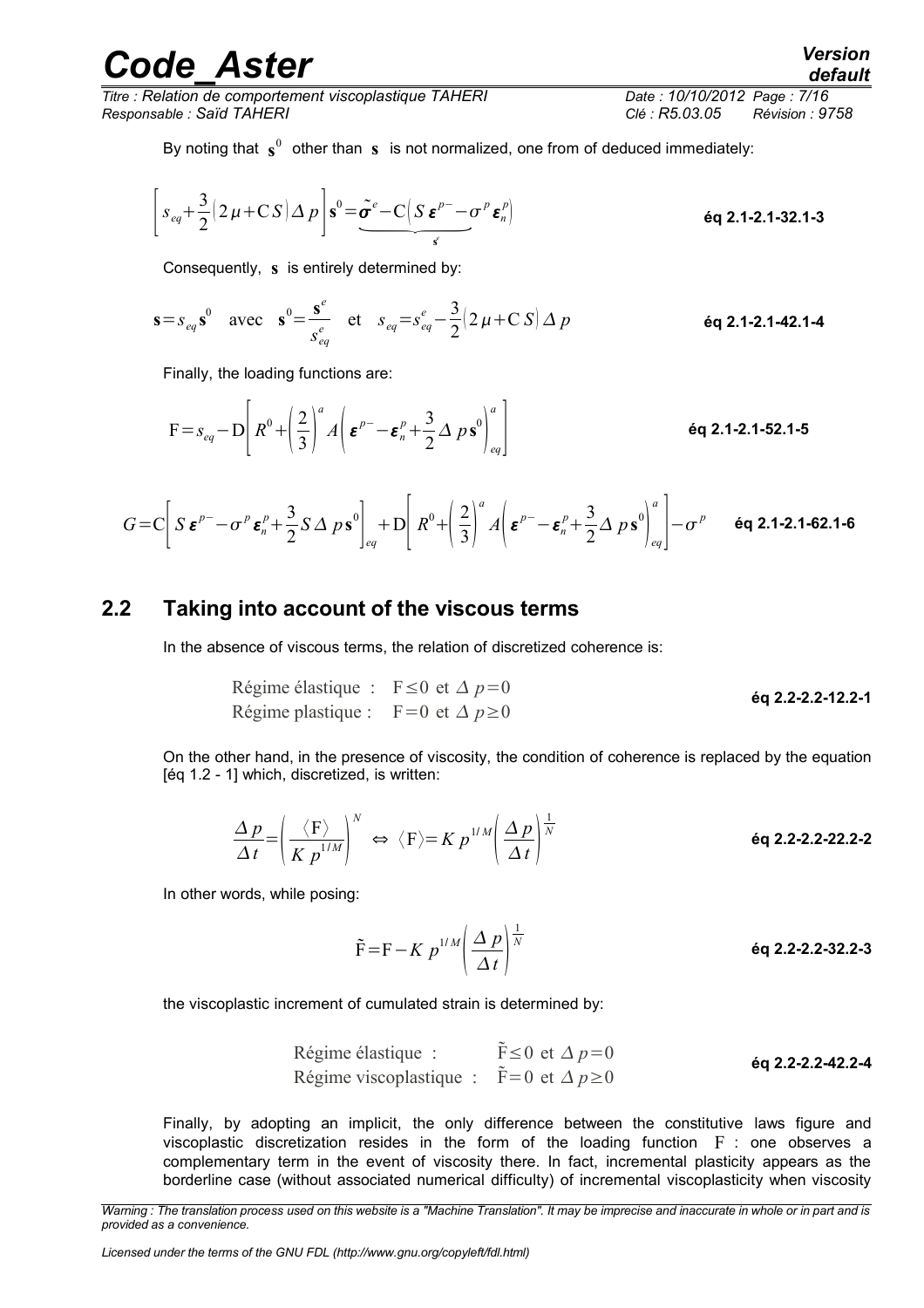*Titre : Relation de comportement viscoplastique TAHERI Date : 10/10/2012 Page : 8/16 Responsable : Saïd TAHERI Clé : R5.03.05 Révision : 9758*

*default*

*K* tends towards zero. Let us note that this remark was already mentioned by Chaboche and al. [bib1].

#### **2.3 Discretization of the conditions of coherence**

<span id="page-7-0"></span>Before discretizing the conditions of coherence and describing the various possible modes of behavior, a remark is essential as for the processing of the semi-discrete variable. As  $\xi$  only intervenes "to control"  $\bm{\varepsilon}_n^p$  , one can always be reduced during time step to:

$$
\varepsilon_n^p = \xi \, \varepsilon_n^{p-} + (1 - \xi) \, \varepsilon^{p-} \qquad 0 \le \xi \le 1 \tag{6q\,2.3-2.3-12.3-1}
$$

the value of  $\xi$  is then fixed by the conditions of coherence, which translates the equation of evolution [éq 1.1-9] on the continuous level. Such a parameter setting with each time step makes it possible to be freed from storage from  $\xi$ , with condition well-sure preserving the values of  $\varepsilon_n^p$ .

After this opening remark, one can be interested in the conditions of coherence. For the criterion G which controls the evolution of the stress of peak, the discretized form of the condition of coherence is:

 $G(\Delta p, \Delta \sigma^p, \xi) \leq 0 \quad \Delta \sigma^p \geq 0 \quad \Delta \sigma^p G(\Delta p, \Delta \sigma^p)$ *,* =0 **éq 2.3-2.3-22.3-2**

the condition of coherence relating to  $\overline{F}$  is more delicate insofar as it controls the evolution of the plastic strain in plastic mode of load and the evolution of  $\zeta$  in mode of discharge. Once discretized, she is written:

In plastic mode of load  $\mathcal{E}=1$  :

$$
F(\Delta p, \Delta \sigma^p, \xi=1)=0
$$
  $\Delta p\ge 0$   $\Delta pF(\Delta p, \Delta \sigma^p, \xi=1)=0$  **6q 2.3-2.3-32.3-3**

In mode of discharge  $(\Delta p=0)$  :

$$
F(\Delta p=0, \Delta \sigma^p, \xi) = 0 \qquad 0 \le \xi \le 1 \times \qquad \xi F(\Delta p=0, \Delta \sigma^p, \xi) = 0 \qquad \text{6q 2.3-2.3-42.3-4}
$$

to be able to select the mode of behavior of the material, and thus the equations to be solved, the first question is:

Do we Somme in plastic or elastic situation?

In fact, there exists a solution in elastic mode (pseudo-discharge  $\Sigma > 0$  or classical elasticity  $\Sigma = 0$ ) if one can find an increment of stress of peak such as:

Incremental condition of discharge (scalar equation in  $\Delta \sigma^p$ ):

$$
F(\Delta p=0, \Delta \sigma^p, \xi=1) \le 0
$$
  
\n
$$
G(\Delta p=0, \Delta \sigma^p, \xi=1) \le 0
$$
 
$$
\Delta \sigma^p \ge 0
$$
 
$$
\Delta \sigma^p G(\Delta p=0, \Delta \sigma^p, \xi=1) = 0
$$
 **6q 2.3-2.3-52.3-5**

In the event of plastic load, i.e. when it does not exist  $\vert\it{\Delta\sigma^p}\vert$  satisfactory [éq 2.3-5], one has then to solve the nonlinear system in  $\varDelta p\;$  and  $\varDelta\sigma^p\;$  following:

Plastic mode (nonlinear system in  $\Delta p$  and  $\Delta \sigma^p$ ):

*Warning : The translation process used on this website is a "Machine Translation". It may be imprecise and inaccurate in whole or in part and is provided as a convenience.*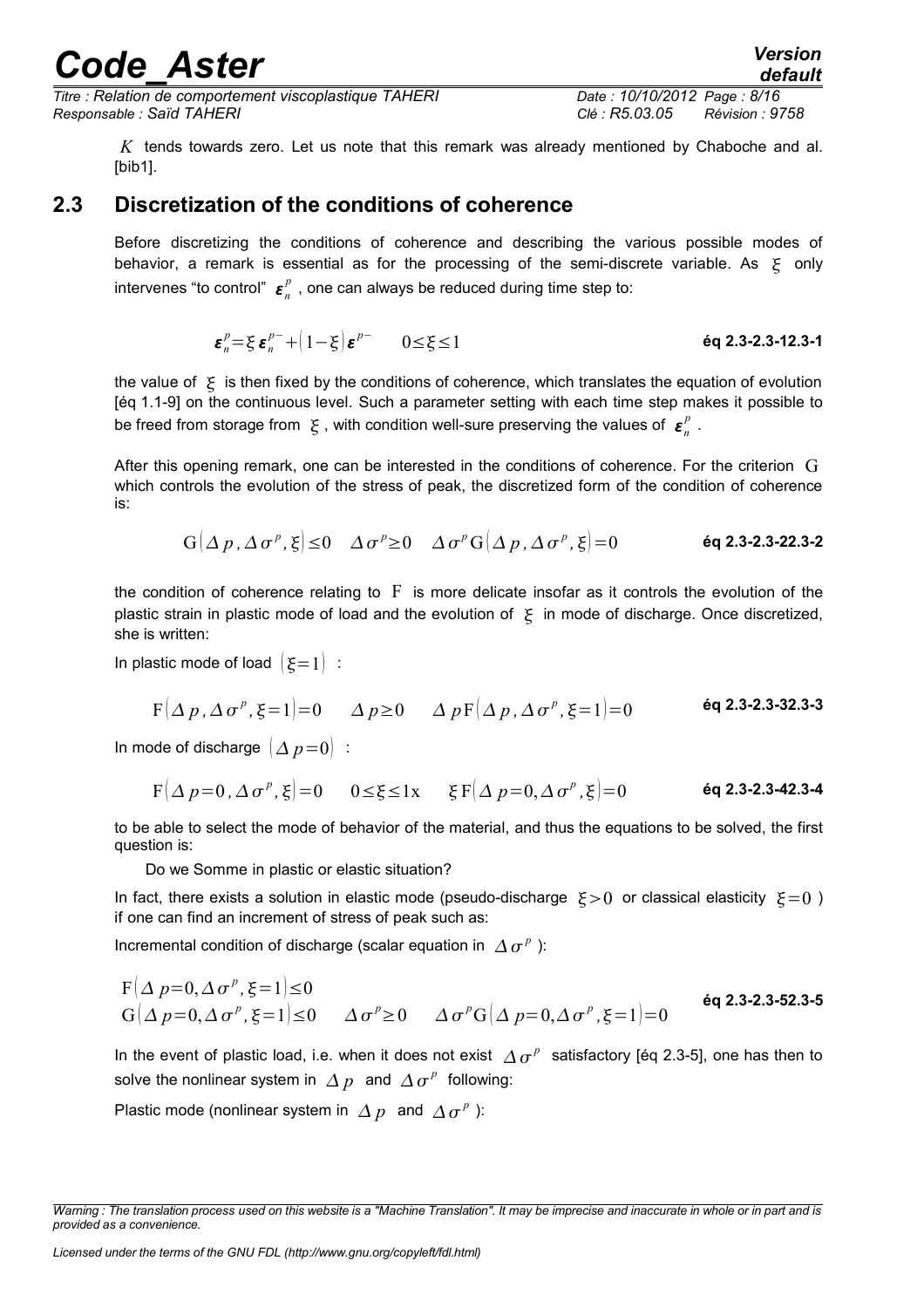*Titre : Relation de comportement viscoplastique TAHERI Date : 10/10/2012 Page : 9/16 Responsable : Saïd TAHERI Clé : R5.03.05 Révision : 9758*

$$
F(\Delta p, \Delta \sigma^p, \xi=1)=0 \quad \Delta p \ge 0
$$
  
\n
$$
G(\Delta p, \Delta \sigma^p, \xi=1) \le 0 \quad \Delta \sigma^p \ge 0 \quad \Delta \sigma^p G(\Delta p, \Delta \sigma^p, \xi=1)=0
$$
\n6q 2.3-2.3-62.3-6

On the other hand, in elastic situation, two choices are still possible: pseudo-discharge  $(\xi > 0)$  or classical elasticity  $\{\epsilon=0\}$ . The second case being more favorable, one starts by examining whether it is not realizable, i.e. if there exists an increment of stress of peak such as:

Incremental condition of classical elastic mode (scalar equation in  $\varDelta\,\sigma^{\,p}$  ):

$$
F(\Delta p=0, \Delta \sigma^p, \xi=0) \le 0
$$
  
\n
$$
G(\Delta p=0, \Delta \sigma^p, \xi=0) \le 0
$$
 
$$
\Delta \sigma^p \ge 0
$$
 
$$
\Delta \sigma^p G(\Delta p=0, \Delta \sigma^p, \xi=0) = 0
$$
 **éq 2.3-2.3-72.3-7**

Lastly, if it were to be a question of a discharge pseudo-elastic, it remains to solve the nonlinear system in  $\mathbf{\xi}$  and  $\mathbf{\Delta} \sigma^{p}$  following:

Discharge pseudo-elastic (nonlinear system in  $\vert \xi \vert$  and  $\vert \Delta \vert \sigma^p \vert$  ):

$$
F(\Delta p=0, \Delta \sigma^p, \xi)=0 \quad 0 \le \xi \le 1
$$
  
\n
$$
G(\Delta p=0, \Delta \sigma^p, \xi) \le 0 \quad \Delta \sigma^p \ge 0 \quad \Delta \sigma^p G(\Delta p=0, \Delta \sigma^p, \xi)=0
$$
\n
$$
\text{\'{eq 2.3-2.3-82.3-8}}
$$

Let us note as of now that the nonlinear systems [éq 2.3-6] and [éq 2.3-8] can be reduced to the solution of a simple scalar equation if  $\varDelta\,\sigma^{\,p}\!=\!0\;$  allows to obtain a solution.

One can summarize the algorithm of choice of the equations to be solved by the decision tree below.



**Appear 2.3-2.3-a2.3-a : Decision tree to choose the mode of behavior**

#### <span id="page-8-0"></span>**2.4 Framing of the solutions**

*Warning : The translation process used on this website is a "Machine Translation". It may be imprecise and inaccurate in whole or in part and is provided as a convenience.*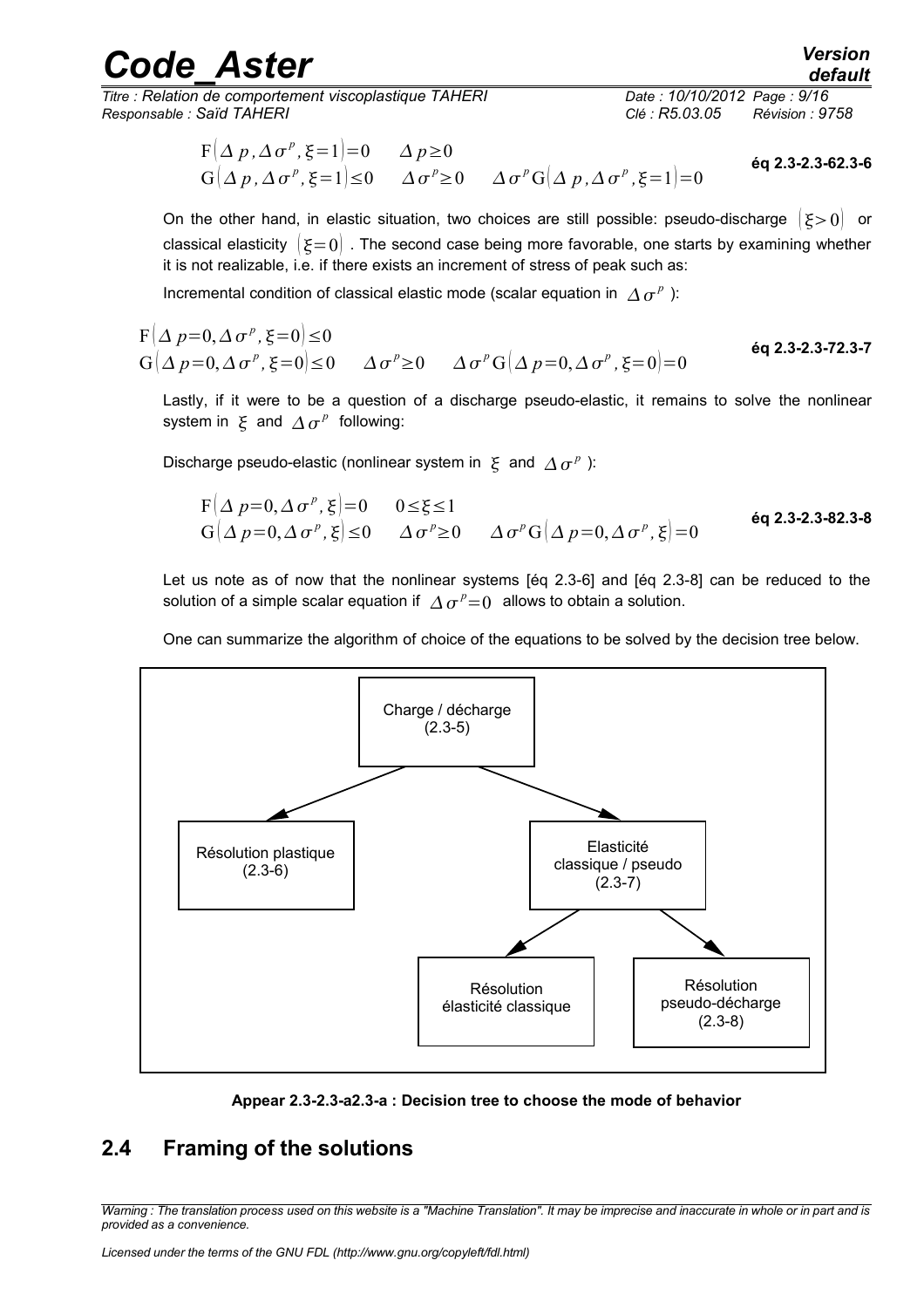| <b>Code Aster</b>                                      | <b>Version</b><br>default         |
|--------------------------------------------------------|-----------------------------------|
| Titre : Relation de comportement viscoplastique TAHERI | Date: 10/10/2012 Page: 10/16      |
| Responsable : Saïd TAHERI                              | Révision : 9758<br>Clé : R5.03.05 |

To the reading of the preceding paragraph, one could note the need for solving (numerically) a certain number of scalar equations or of nonlinear systems. For that, it is always interesting to have an interval on which to seek the solution. On the one hand, a framing of the solution shows its existence (what strongly reinforces the chances of success of an algorithm of resolution!), and on the other hand, it allows a suitable digital processing, therefore surer.

Concerning  $\Delta \sigma^p$ , one undervaluing is of course 0. In addition, the stress of ratchet *S* represents a limit beyond which the model any more meaning does not have. In fact, with the examination of constant the materials obtained by identification, cf Taheri and al. [bib6], G becomes indeed negative when  $\sigma^p = S$  if the difference between the plastic strain and the plastic strain with the last discharge is not too important (a few %):

$$
\frac{G(\Delta p, \sigma^p = S, \xi)}{S} = \underbrace{|C_{\infty} + C_1|}_{\approx 13} \underbrace{|\epsilon^p - \epsilon^p_n|_{eq}}_{\leq 3\%} + \underbrace{|1 - m|}_{\approx 0.75} \underbrace{|R^0|}_{\approx 20\%} + \underbrace{|2|}_{\approx 0.5}^a \underbrace{A}_{\approx 0.7} \underbrace{|\epsilon^p - \epsilon^p_n|_{eq}^a}_{\approx 0.7} - 1 \leq 0
$$

One can also seek one raising for  $\Delta p$ . By examining the statement of F :

$$
F(\Delta p, \Delta \sigma^{p}, \xi) \leq s_{eq} - D R^{0}
$$
  

$$
\leq s_{eq}^{e} - \frac{3}{2} (2 \mu + C S) \Delta p - D R^{0}
$$
  

$$
\leq s_{max}^{e} - \frac{3}{2} (2 \mu + C_{\infty} S) \Delta p - D (p^{-}) R^{0}
$$
  
éq 2.4-2.4-22.4-2

One from of deduced one raising for  $\varDelta~p$  , such as  $~\mathrm{F} \big( \varDelta~p$  ,  $\varDelta~\sigma^{\,p}$  ,  $\xi \big| \leq$   $0$   $\,$  :

$$
\Delta p \le \frac{s_{\text{max}}^e(\sigma^p) - D(p^-, \sigma^p)R^0}{\frac{3}{2}(2\mu + C_{\infty}S)}
$$
\n
$$
s_{\text{max}}^e(\sigma^p) = \max \left\{ \left[ \frac{\tilde{\sigma}^e - C(p^-, \sigma^p) \left( S \, \boldsymbol{\varepsilon}^{p^-} - \sigma^p \, \boldsymbol{\varepsilon}^p_n \right) \right]_{eq}}{\left[ \tilde{\sigma}^e - C_{\infty} \left( S \, \boldsymbol{\varepsilon}^{p^-} - \sigma^p \, \boldsymbol{\varepsilon}^p_n \right) \right]_{eq}} \right\}
$$
\néq 2.4-2.4-42.4-4

In particular, one can give one raising (coarse)  $\varDelta p\;$  the independent one of  $\varDelta\,\sigma^{\,p}\,$  :

 $\left[ \left. \tilde{\boldsymbol{\sigma}}^e\!-\!C_{\infty}\! \! \left( S \, \boldsymbol{\varepsilon}^{p-}\!-\! \sigma^p \, \boldsymbol{\varepsilon}_n^p \right) \right]_{eq}$ 

$$
\Delta p_{\text{max}} = \frac{s_{\text{max}}^{\text{emax}} - (1 - m) R^0}{\frac{3}{2} (2 \mu + C_{\infty} S)}
$$
éq 2.4-2.4-52.4-5

$$
s_{max}^{emax} = \sigma_{eq}^{e} + \left(C_1 + C_{\infty}\right) \max \begin{bmatrix} \left[S \boldsymbol{\varepsilon}^{p-} - \sigma^{p-} \boldsymbol{\varepsilon}^{p}_{n}\right]_{eq} \\ \left[S \boldsymbol{\varepsilon}^{p-} - S \boldsymbol{\varepsilon}^{p}_{n}\right]_{eq} \end{bmatrix}
$$
éq 2.4-2.4-62.4-6

One can then notice that the systems [éq 2.3-6] and [éq 2.3-8] always admit a solution. Indeed, so for each system, one writes respectively  $\varDelta\,\sigma^{\,p}(\varDelta\,p)$  et  $\varDelta\,\sigma^{\,p}(\xi)$  the solutions of  $\,G\!=\!0$  , then one nonlinear

*Warning : The translation process used on this website is a "Machine Translation". It may be imprecise and inaccurate in whole or in part and is provided as a convenience.*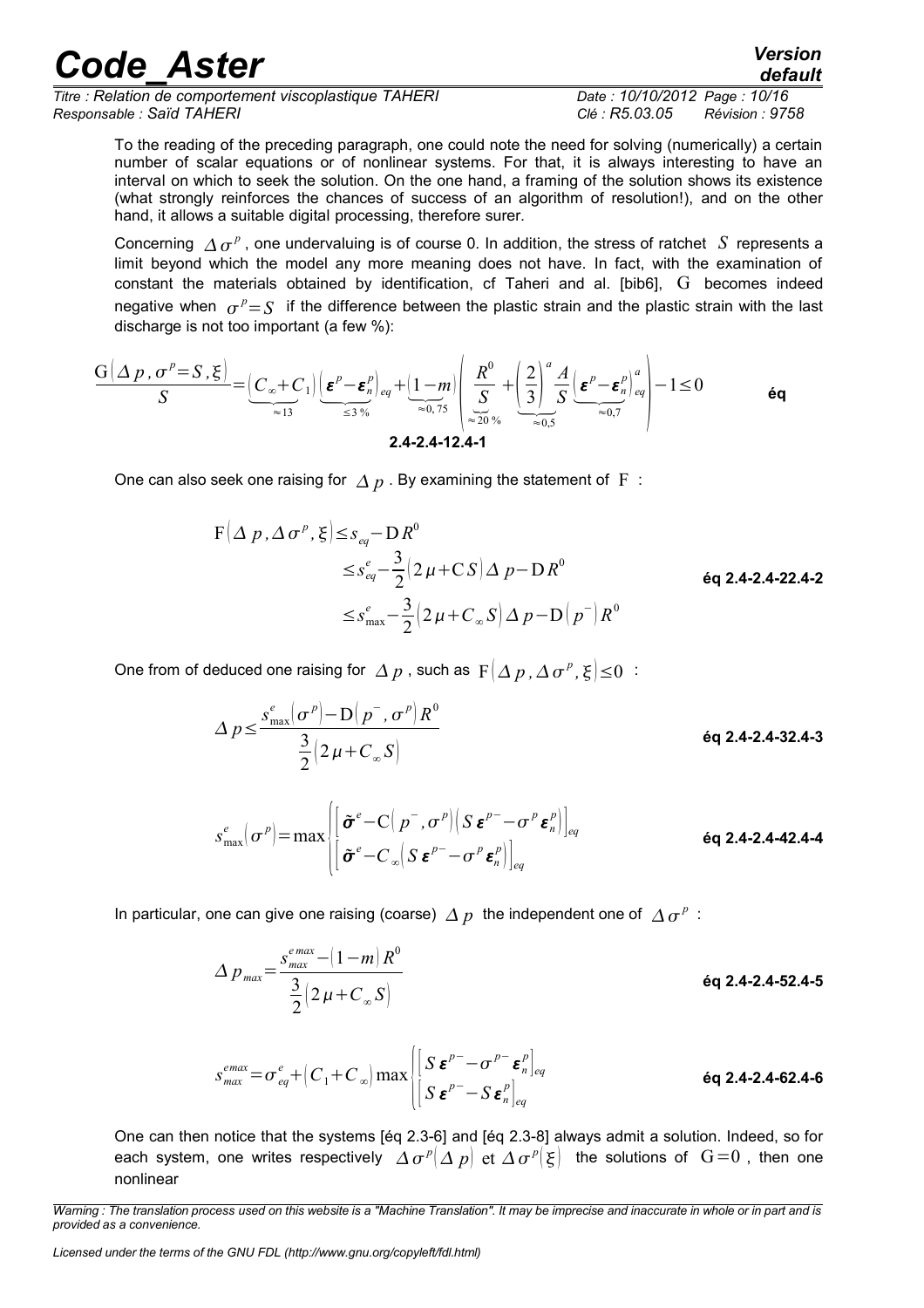$\overline{T}$ itre : Relation de comportement viscoplastique TAHERI *Responsable : Saïd TAHERI Clé : R5.03.05 Révision : 9758*

- a: System of plastic load:
- $\mathbf{F}\big(\Delta\,p\!=\!0,\Delta\,\sigma^{\:\!p}\big(\Delta\,p\!=\!0\big)$  ,  $\xi\!=\!1\big)\!\ge\!0\,$  et  $\,\mathbf{F}\big(\Delta\,p_{\scriptscriptstyle\max},\Delta\,\sigma^{\:\!p}\big(\Delta\,p_{\scriptscriptstyle\max}\big)$  ,  $\xi\!=\!1\big)\!\le\!0\,$  éq 2.4-2.4-72.4-7
- nonlinear System of pseudo-discharge:

$$
F(\Delta p=0, \Delta \sigma^p | \xi=1), \xi=1) \le 0 \text{ et } F(\Delta p=0, \Delta \sigma^p | \xi=0), \xi=0) \ge 0 \qquad \text{\'{e}q 2.4-2.4-82.4-8}
$$

*Warning : The translation process used on this website is a "Machine Translation". It may be imprecise and inaccurate in whole or in part and is provided as a convenience.*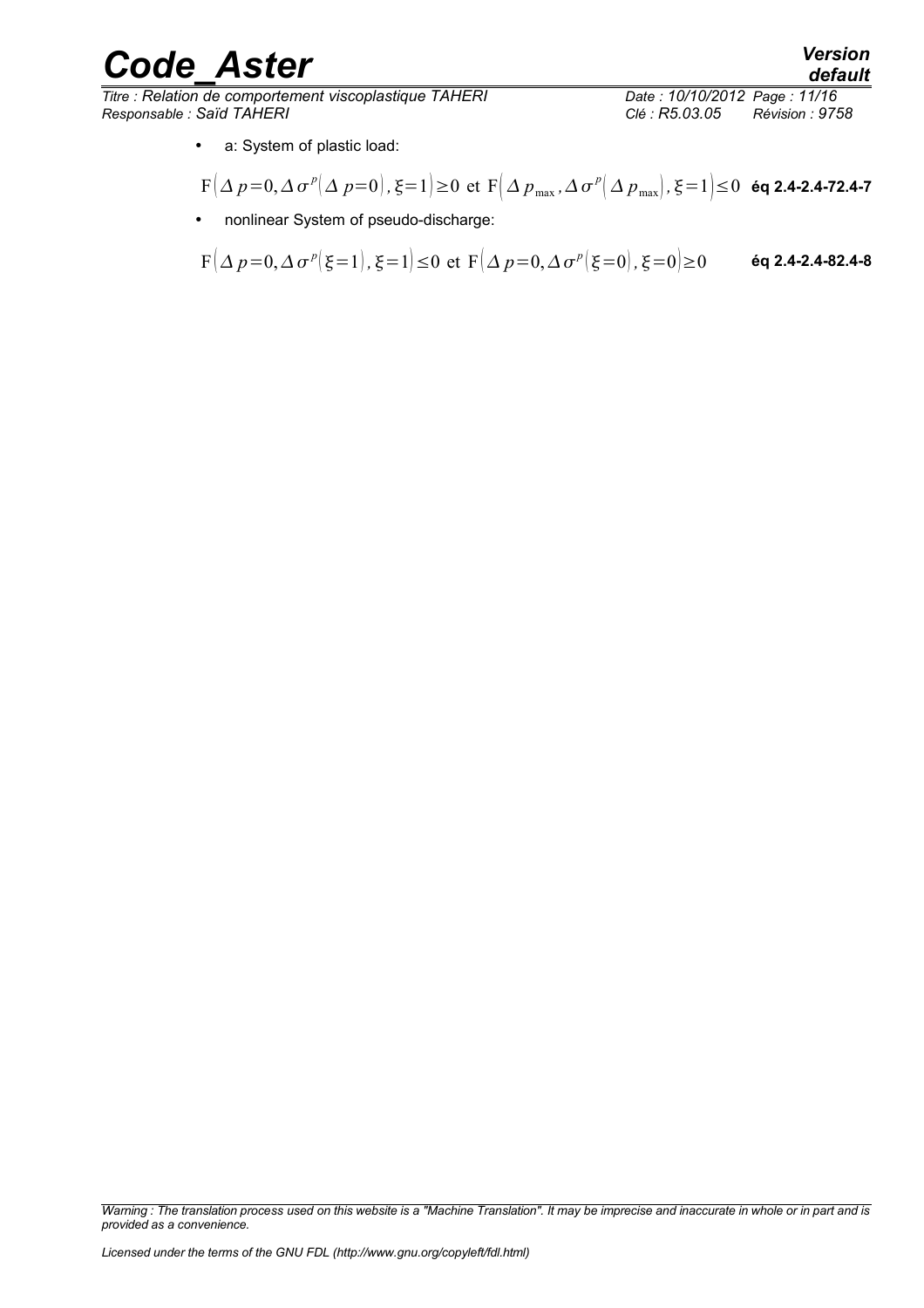*Titre : Relation de comportement viscoplastique TAHERI Date : 10/10/2012 Page : 12/16 Responsable : Saïd TAHERI Clé : R5.03.05 Révision : 9758*

## **3 Methods of numerical resolution**

<span id="page-11-2"></span>the resolution of the incremental equations confronts us either with a nonlinear scalar equation, or with a nonlinear system with two unknowns. Below the numerical methods employed are exposed. One also examines the computation of the tangent matrix, possibly used by the total algorithm of STAT\_NON\_LINE, (cf [R5.03.01]).

#### **3.1 Scalar equation: method of secants**

<span id="page-11-1"></span>It acts to solve a nonlinear scalar equation by seeking the solution in a confidence interval. For that, one proposes to couple a method of secant with a control of the interval of search. That is to say the following equation to solve:

$$
f(x)=0
$$
  $x \in [a, b]$   $f(a) < 0$   $f(b) > 0$  *éq 3.1-3.1-13.1-1*

the secant method consists in building a succession of points  $x^n$  which converges towards the solution. It is defined by recurrence (linear approximation of the function by its rope):

$$
x^{n+1} = x^{n-1} - f\left(x^{n-1}\right) \frac{x^n - x^{n-1}}{f\left(x^n\right) - f\left(x^{n-1}\right)}
$$
éq 3.1-3.1-23.1-2

In addition, if  $x^{n+1}$  were to leave the interval, then one replaces it by the limit of the interval in question:

$$
\begin{cases}\n\text{si } x^{n+1} < a \text{ alors } x^{n+1} := a \\
\text{si } x^{n+1} > b \text{ alors } x^{n+1} := b\n\end{cases}
$$
\n
$$
\text{éq 3.1-3.1-33.1-3}
$$

On the other hand, if  $x^{n+1}$  is in the interval running, then one reactualizes the interval:

$$
\begin{cases}\n\text{si } x^{n+1} \in [a, b] \text{ et } f(x^{n+1}) < 0 \text{ alors } a := x^{n+1} \\
\text{si } x^{n+1} \in [a, b] \text{ et } f(x^{n+1}) > 0 \text{ alors } b := x^{n+1}\n\end{cases}
$$
\n
$$
\text{éq 3.1-3.1-43.1-4}
$$

One considers to have converged when  $f$  is sufficiently close to 0 (tolerance to informing). As for the first two leader characters, one can choose the limits of the interval, or, if one has an estimate of the solution, one can adopt this estimate and one of the limits of the interval.

#### **3.2 Nonlinear systems: method of Newton and linear search**

<span id="page-11-0"></span>One presents here a method of Newton with which one associated a linear technique of search and a control of the direction of descent not to leave the field of search (limits on the unknowns).

That is to say the following nonlinear system:

$$
\begin{cases}\nF(x, y) = 0 \\
G(x, y) = 0\n\end{cases} \text{ avec } \begin{cases}\nx_{\text{min}} \le x \le x_{\text{max}} \\
y_{\text{min}} \le y \le y_{\text{max}}\n\end{cases}\n\text{ éq 3.2-3.2-13.2-1}
$$

If  $(x, y)$  is a point of the field of search, then one builds a succession of points  $(x^n, y^n)$  which converges towards a solution (or at least, one hopes for it) by the following process.

*Warning : The translation process used on this website is a "Machine Translation". It may be imprecise and inaccurate in whole or in part and is provided as a convenience.*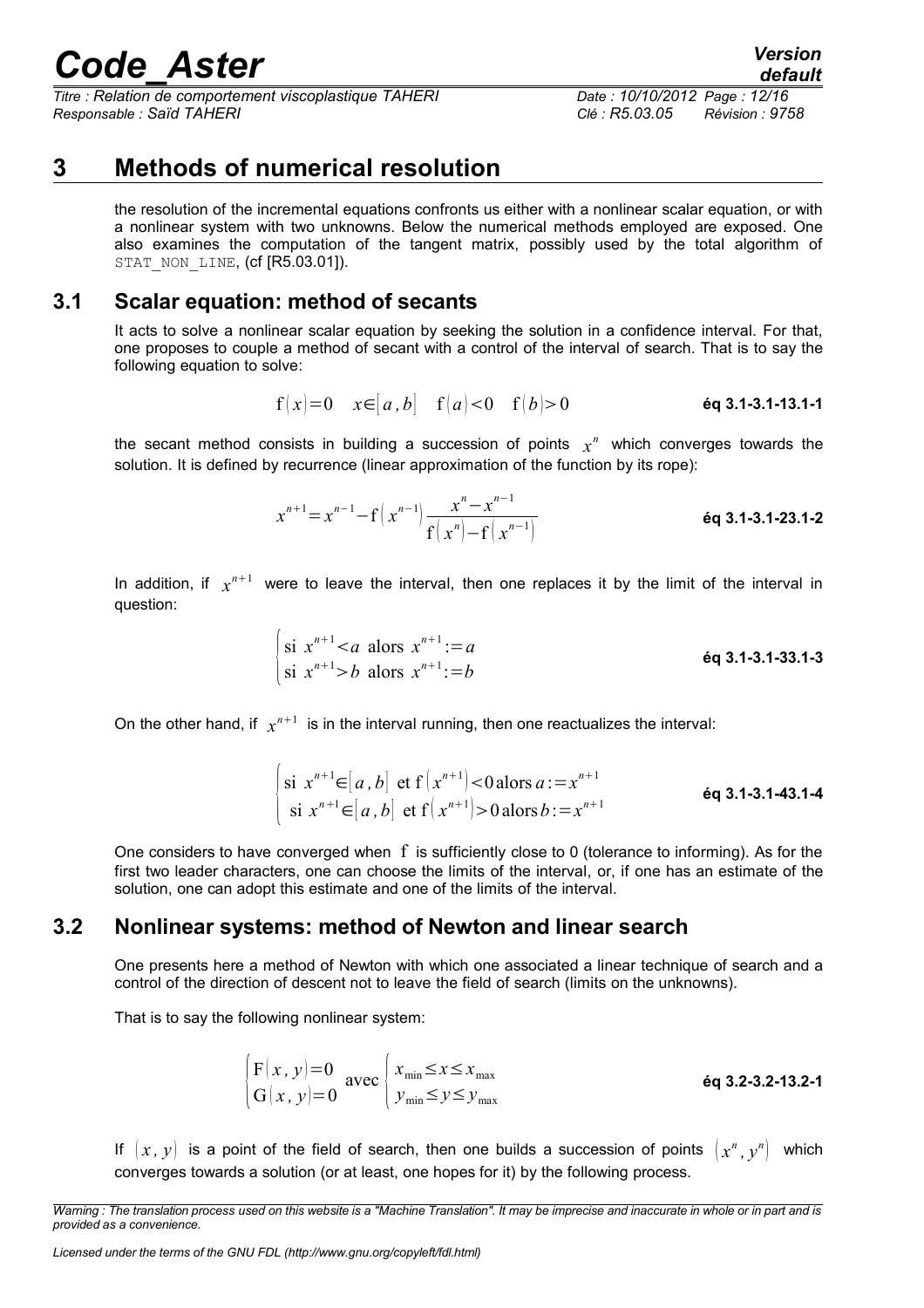*Titre : Relation de comportement viscoplastique TAHERI Date : 10/10/2012 Page : 13/16 Responsable : Saïd TAHERI Clé : R5.03.05 Révision : 9758*

• Determination of the direction of descent

a direction of descent  $\langle \delta x, \delta y \rangle$  is given by the resolution of the linear system 2 X 2:

$$
\begin{bmatrix} F^n, & F^n, \\ G^n, & G^n, \end{bmatrix} \begin{bmatrix} \delta x \\ \delta y \end{bmatrix} = - \begin{bmatrix} F^n \\ G^n \end{bmatrix}
$$

• Correction of the direction of descent

One corrects the direction of descent  $\{\delta x, \delta y\}$  so that the points considered are in the field of search (with  $\rho_{max}$  the maximum length which one is authorized to describe along the direction of descent):

$$
\begin{vmatrix}\nsi & x + \rho_{\max} \delta x < x_{\min} & \delta x := \frac{x_{\min} - x}{\rho_{\max}} & \nsi & x + \rho_{\max} \delta x > x_{\max} & \delta x := \frac{x_{\max} - x}{\rho_{\max}} \\
s i & y + \rho_{\max} \delta y < y_{\min} & \delta y := \frac{y_{\min} - y}{\rho_{\max}} & \nsi & y + \rho_{\max} \delta y > y_{\max} & \delta y := \frac{y_{\max} - y}{\rho_{\max}}\n\end{vmatrix}
$$
\n6q 3.2-3.2-33.2-3

linear Search

It any more but does not remain to minimize the quantity  $|E\!=\!(\text{F}^2\!+\!\text{G}^2\!)/2$  in the direction of descent. Let us note that the norm  $E$  that one minimizes thus is a measurement of the mistake made in the resolution of the system: it is null when  $(x, y)$  is solution of the system [éq 3.2-1]. To minimize  $E$ , one simply will seek to cancel his derivative, i.e. to solve the scalar equation: Let us note that the norm I<br>
inde in the resolution of the s<br>
To minimize E, one simp<br>
intion:<br>  $\frac{\partial}{\partial \rho} [E(x+\rho \delta x, y+\rho \delta y)]$ <br>  $\frac{\partial}{\partial r}$ 

$$
\frac{\partial}{\partial \rho} \Big[ E(x + \rho \, \delta \, x \, , \, y + \rho \, \delta \, y) \Big] = 0 \quad \text{et} \quad 0 \le \rho \le \rho_{\text{max}}
$$
\n
$$
\frac{\partial}{\langle F \rangle_{x} + \text{GG}_{x} \rangle \delta x + \langle F \rangle_{y} + \text{GG}_{y} \rangle \delta y} \qquad \text{eq 3.2-3.2-43.2-4}
$$

Convergence criterion

One considers to have converged when the error  $E$  is lower than a prescribed quantity. In addition, if the norm of the direction of descent becomes too weak (another quantity with informing), one can think that the algorithm does not manage to converge.

#### **3.3 Stopping criteria**

<span id="page-12-0"></span>Until now, the values of stop and the maximum nombres of iterations of the preceding methods of resolution were not specified. Two cases should be distinguished.

• When one seeks to check the conditions of coherence (scalar equation or nonlinear system following the situation), one expects precise results, whose relative tolerance  $\eta$  is fixed by the user in command STAT\_NON\_LINE under key word RESI\_INTE\_RELA, (cf [U4.32.01]). According to whether one seeks to solve  $F=0$ ,  $G=0$  or simultaneously  $F=G=0$ , the stopping criteria are expressed respectively:

$$
\left|\frac{F}{R^0}\right| \le \eta \quad \text{ou} \quad \left|\frac{G}{R^0}\right| \le \eta \quad \text{ou} \quad \frac{1}{R^0} \sqrt{\frac{F^2 + G^2}{2}} \le \eta
$$

*Warning : The translation process used on this website is a "Machine Translation". It may be imprecise and inaccurate in whole or in part and is provided as a convenience.*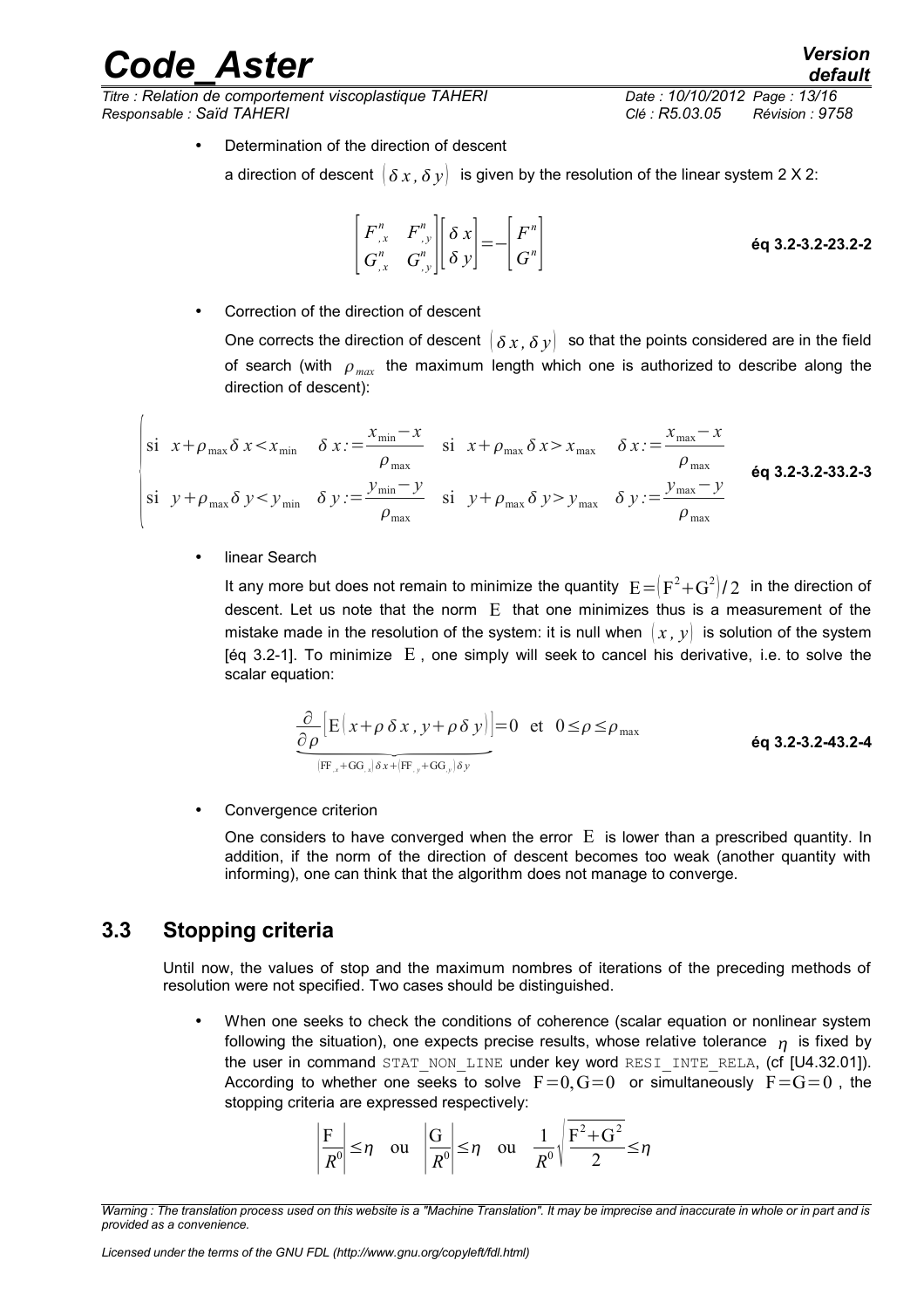*Titre : Relation de comportement viscoplastique TAHERI Date : 10/10/2012 Page : 14/16 Responsable : Saïd TAHERI Clé : R5.03.05 Révision : 9758*

*default*

 $R^0$  initial elastic limit, provided by the user, cf [§ 1.1].

In addition, the user always specifies a maximum nombre of iterations in command STAT NON LINE under key word ITER INTE MAXI, (cf [U4.32.01]).

• When one carries out iterations of linear search, one seeks to obtain a faster convergence (or at least sourer). One should not therefore devoting an excessive time to it. This is why one fixed once for a a whole maximum nombre of iterations equal to 3, a maximum limit  $\rho_{max}$ equal to 2 and one relative stopping criteria of 1 %:

$$
\frac{\partial}{\partial \rho} \Big[ E(x + \rho \, \delta \, x, \, y + \rho \, \delta \, y) \Big] \Big|_{\rho} \leq 10^{-2} \frac{\partial}{\partial \rho} \Big[ E(x + \rho \, \delta \, x, \, y + \rho \, \delta \, y) \Big] \Big|_{\rho=0}
$$

#### **3.4 Stamp tangent**

<span id="page-13-0"></span>In the optics of a resolution of the balance equations (total) by a method of Newton, it is essential to determine the consistent matrix of the tangent behavior, (cf Simo and al. [bib4]). This matrix is composed classically of an elastic contribution and a plastic contribution:

$$
\frac{\delta \sigma}{\delta \epsilon} = \frac{\delta \sigma^e}{\delta \epsilon} - 2 \mu \frac{\delta \Delta \epsilon^p}{\delta \epsilon}
$$

One from of immediately deduced that in elastic mode (classical or pseudo-discharge), the tangent matrix is reduced to the elastic matrix:

Elastic mode:

 = *e* **éq 3.4-3.4-23.4-2**

On the other hand, in plastic mode, the variation of the plastic strain is not null any more. The made up derivative rules make it possible to obtain:

$$
\frac{\delta \Delta \boldsymbol{\varepsilon}^p}{\delta \tilde{\boldsymbol{\sigma}}^e} = \frac{3}{2} \left[ \mathbf{s}^0 \otimes \frac{\delta p}{\delta \tilde{\boldsymbol{\sigma}}^e} + \Delta p \frac{\delta \mathbf{s}^0}{\delta \tilde{\boldsymbol{\sigma}}^e} \right] = \frac{3}{2} \left[ \mathbf{s}^0 \otimes \frac{\delta p}{\delta \boldsymbol{\sigma}^e} + \frac{\Delta p}{s_{eq}^e} \left( \mathbf{Id} - \frac{3}{2} \mathbf{s}^0 \otimes \mathbf{s}^0 \right) \right]
$$

⊗ tensor product

One can note that one preferred to derive compared to ~<sup>σ</sup> **e** , knowing that one a:

$$
\frac{\delta \Delta \boldsymbol{\varepsilon}^p}{\delta \boldsymbol{\varepsilon}} = \frac{\delta \Delta \boldsymbol{\varepsilon}^p}{\delta \boldsymbol{\sigma}^e} \cdot \frac{\delta \boldsymbol{\sigma}^e}{\delta \boldsymbol{\varepsilon}} = 2 \mu \frac{\delta \Delta \boldsymbol{\varepsilon}^p}{\delta \tilde{\boldsymbol{\sigma}}^e} \cdot \mathbf{P} \text{ avec } \mathbf{P} : \begin{cases} S \to S \\ \boldsymbol{\varepsilon} \to \tilde{\boldsymbol{\varepsilon}} \end{cases} \text{ éq 3.4-3.4-43.4-4}
$$

- *S* space of the symmetric tensors
- **P** projector on the deviators

Finally, it any more but does not remain to calculate the variation of *p* . For that, it is necessary to distinguish if it is about a classical mode of plasticity  $\; \mid \! \varDelta \, \sigma^{\,p}\!=\!0 \rangle \;$  or plasticity on two surfaces. As follows:

Classical plasticity:  $\mathrm{F}\!\left(\,p\,,\bm{\tilde{\sigma}}^e\right)\!=\!0$ 

*Warning : The translation process used on this website is a "Machine Translation". It may be imprecise and inaccurate in whole or in part and is provided as a convenience.*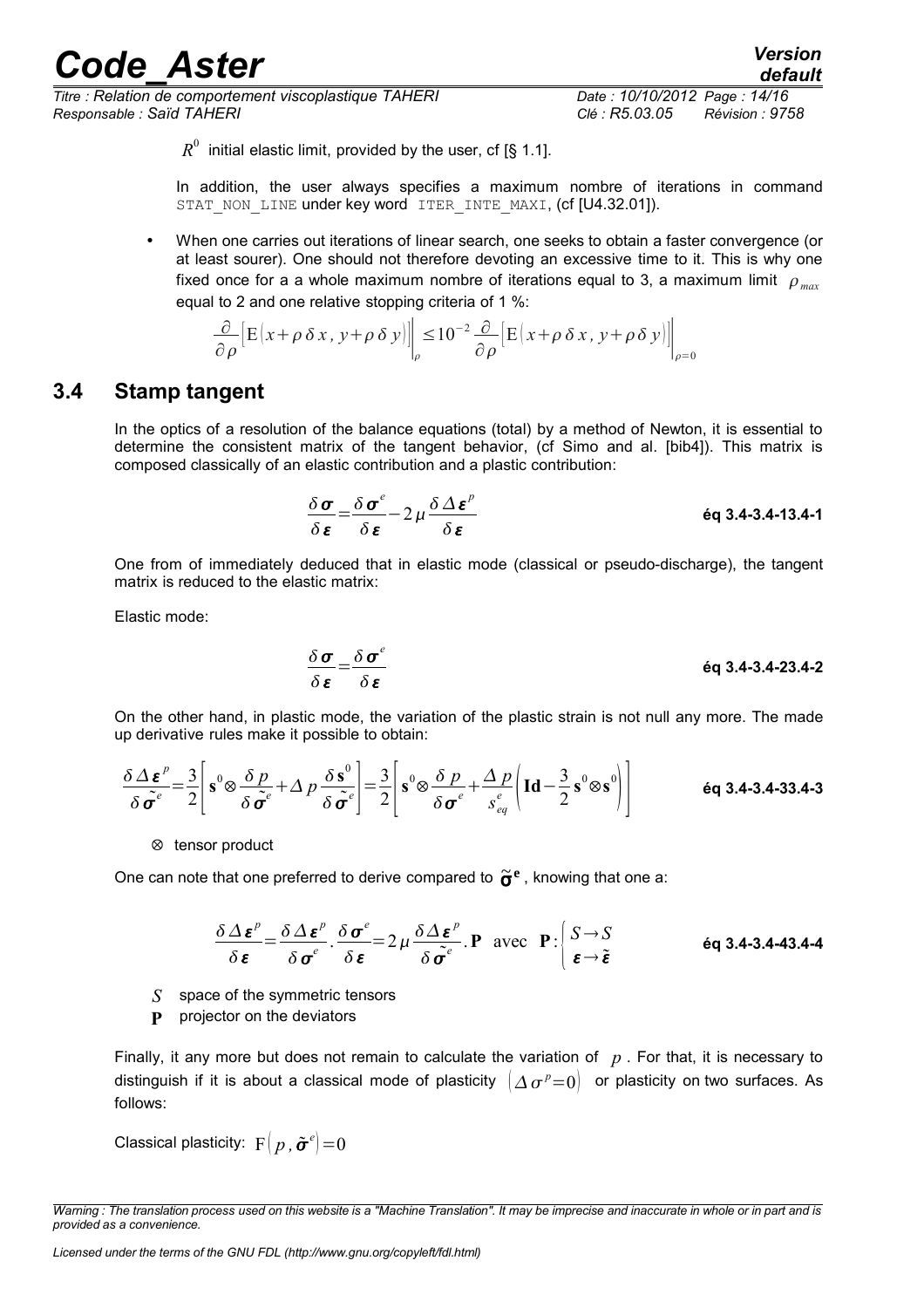*Titre : Relation de comportement viscoplastique TAHERI Date : 10/10/2012 Page : 15/16 Responsable : Saïd TAHERI Clé : R5.03.05 Révision : 9758*

$$
\mathrm{F}_{p,p}(p,\tilde{\pmb{\sigma}}^e|\delta|p=-\mathrm{F}_{p,p}(p,\tilde{\pmb{\sigma}}^e|\delta\tilde{\pmb{\sigma}}^e\;\;\Rightarrow\;\;\frac{\delta p}{\delta\tilde{\pmb{\sigma}}^e}=-\frac{\mathrm{F}_{p,p}(p,\tilde{\pmb{\sigma}}^e)}{\mathrm{F}_{p,p}(p,\tilde{\pmb{\sigma}}^e)}\qquad\text{6q 3.4-3.4-53.4-5}
$$

Plasticity on two surfaces:  $\ F\big(\,p\,,\sigma^{\,\rho},\tilde{\bm{\sigma}}^{\,e}\bigl)=0\ \ \text{et}\ \ \text{G}\big(\,p\,,\sigma^{\,\rho},\tilde{\bm{\sigma}}^{\,e}\bigl)=0$ 

$$
\begin{bmatrix}\nF_{,p} & F_{, \sigma^{\rho}} \\
G_{,p} & G_{, \sigma^{\rho}}\n\end{bmatrix}\n\begin{bmatrix}\n\delta p \\
\delta \sigma^{\rho}\n\end{bmatrix} = -\begin{bmatrix}\nF_{, \tilde{\sigma}^{\epsilon}} \\
G_{, \tilde{\sigma}^{\epsilon}}\n\end{bmatrix}.\delta \tilde{\sigma}^{\epsilon} \Rightarrow \frac{\delta p}{\delta \tilde{\sigma}^{\epsilon}} = \frac{\begin{vmatrix}\nF_{, \sigma^{\rho}} & F_{, \tilde{\sigma}^{\epsilon}} \\
G_{, \sigma^{\rho}} & G_{, \tilde{\sigma}^{\epsilon}}\n\end{vmatrix}}{\begin{vmatrix}\nF_{,p} & F_{, \sigma^{\rho}} \\
G_{,p} & G_{, \sigma^{\rho}}\n\end{vmatrix}}
$$
 6q 3.4-3.4-63.4-6

an attentive examination of the statements [éq 2.1-5] and [éq 2.1-6] makes it possible to note that the variations of  $\rm F$  and  $\rm G$  compared to  $\tilde{\bm \sigma}^e$  are not necessarily colinéaires with  $\rm\,s^0$  . By keeping account of [éq 3.4 - 3], one from of deduced whereas the tangent matrix is in general not symmetric in plastic mode. Rather than to impose the use of an asymmetric solver, much more expensive in time computation, one prefers to symmetrize this matrix.

#### **3.5 Plane stresses**

<span id="page-14-0"></span>the processing of the plane stresses adds a nonlinear equation to solve, coupled with the systems [éq 2.3 - 6] and [éq 2.3-8], (cf [R5-03-02]). In front of this considerable difficulty and the absence of expressed need, one preferred not to give the plane opportunity of forcing a stress state on the level of the constitutive law. In other words, modelization  $C$  PLAN is not available for constitutive law VISC\_TAHERI.

*Warning : The translation process used on this website is a "Machine Translation". It may be imprecise and inaccurate in whole or in part and is provided as a convenience.*